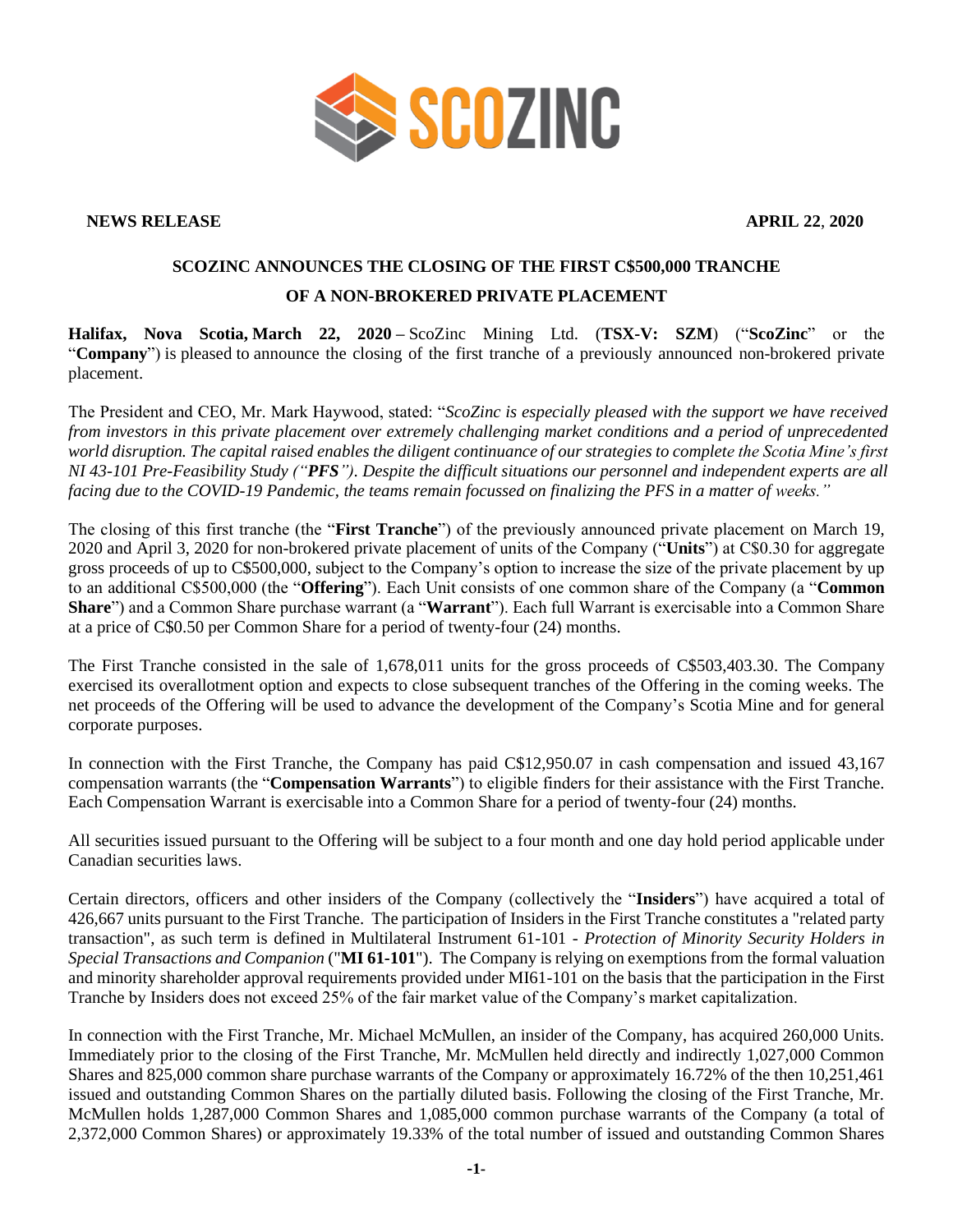on a partially diluted basis. The Units were acquired by Mr. McMullen for investment purposes, and depending on market and other conditions, Mr. McMullen may from time to time in the future increase or decrease his respective ownership, control or direction over securities of the Company, through market transactions, private agreements, or otherwise. For the purposes of this notice, the address of Mr. McMullen is 14 Windarra Drive, City Beach, Western Australia 6015, Australia.

In satisfaction of the requirements of the National Instrument 62-104 - Take-Over Bids And Issuer Bids and National Instrument 62-103 - The Early Warning System and Related Take-Over Bid and Insider Reporting Issues, an Early Warning report respecting the acquisition of Units by Mr. McMullen will be filed under the Company's SEDAR Profile at www.sedar.com.

The Offering is subject to final TSX Venture Exchange approval.

## **About ScoZinc Mining Ltd.**

ScoZinc is a Canadian development company that has full ownership of the Scotia Mine (Zn/Pb) and related facilities near Halifax, Nova Scotia. ScoZinc also holds several prospective exploration licenses nearby its Scotia Mine and in surrounding regions of Nova Scotia.

The Company's common shares are traded on the TSX Venture Exchange under the symbol "SZM".

For more information, please contact:

| I of more imformation, prease contact. |                                                                                  |
|----------------------------------------|----------------------------------------------------------------------------------|
| Mark Haywood                           | President & Chief Executive Officer                                              |
| Robert Suttie                          | <b>Chief Financial Officer</b>                                                   |
| Simion Candrea                         | <b>VP</b> Investor Relations                                                     |
| Head Office                            | Purdy's Wharf, 1959 Upper Water Street, Suite 1301, Nova Scotia, B3J 3N2, Canada |
| Telephone                              | $+1$ (902) 482 4481                                                              |
| Facsimile                              | $+1(902)$ 422 2388                                                               |
| Email                                  | info@ScoZinc.com                                                                 |
| Web                                    | www.ScoZinc.com                                                                  |
|                                        |                                                                                  |

The Company's corporate filings and technical reports can be viewed on the Company's SEDAR profile at [www.sedar.com.](http://www.sedar.com/) Further information on ScoZinc is also available on Facebook at www.facebook.com/ScoZinc, Twitter at www.twitter.com/ScoZincMining, and LinkedIn at www.linkedin.com/company/scozinc-mining-ltd.

## **CAUTIONARY STATEMENTS**

Neither the TSX Venture Exchange nor its Regulation Services Provider (as that term is defined in the policies of the TSX Venture Exchange) accepts responsibility for the adequacy or accuracy of this newsrelease.

This News Release includes certain forward-looking statements which are not comprised of historical facts. Forwardlooking statements include estimates and statements that describe the Company's future plans, objectives or goals, including words to the effect that the Company or management expects a stated condition or result to occur. Forwardlooking statements may be identified by such terms as "believes", "anticipates", "expects", "estimates", "may", "could", "would", "will", or "plan". Since forward-looking statements are based on assumptions and address future events and conditions, by their very nature they involve inherent risks and uncertainties. Although these statements are based on information currently available to the Company, the Company provides no assurance that actual results will meet management's expectations. Risks, uncertainties and other factors involved with forward-looking information could cause actual events, results, performance, prospects and opportunities to differ materially from those expressed or implied by such forward-looking information. Forward looking information in this news release includes, but is not limited to, the Company's objectives, goals or future plans, statements, potential mineralization, exploration and development results, the estimation of mineral resources, exploration and mine development plans, timing of the commencement of operations and estimates of market conditions. In particular, the Company has not made a production decision with respect to ScoZinc's Scotia Mine. The Company has not completed a feasibility study or established the